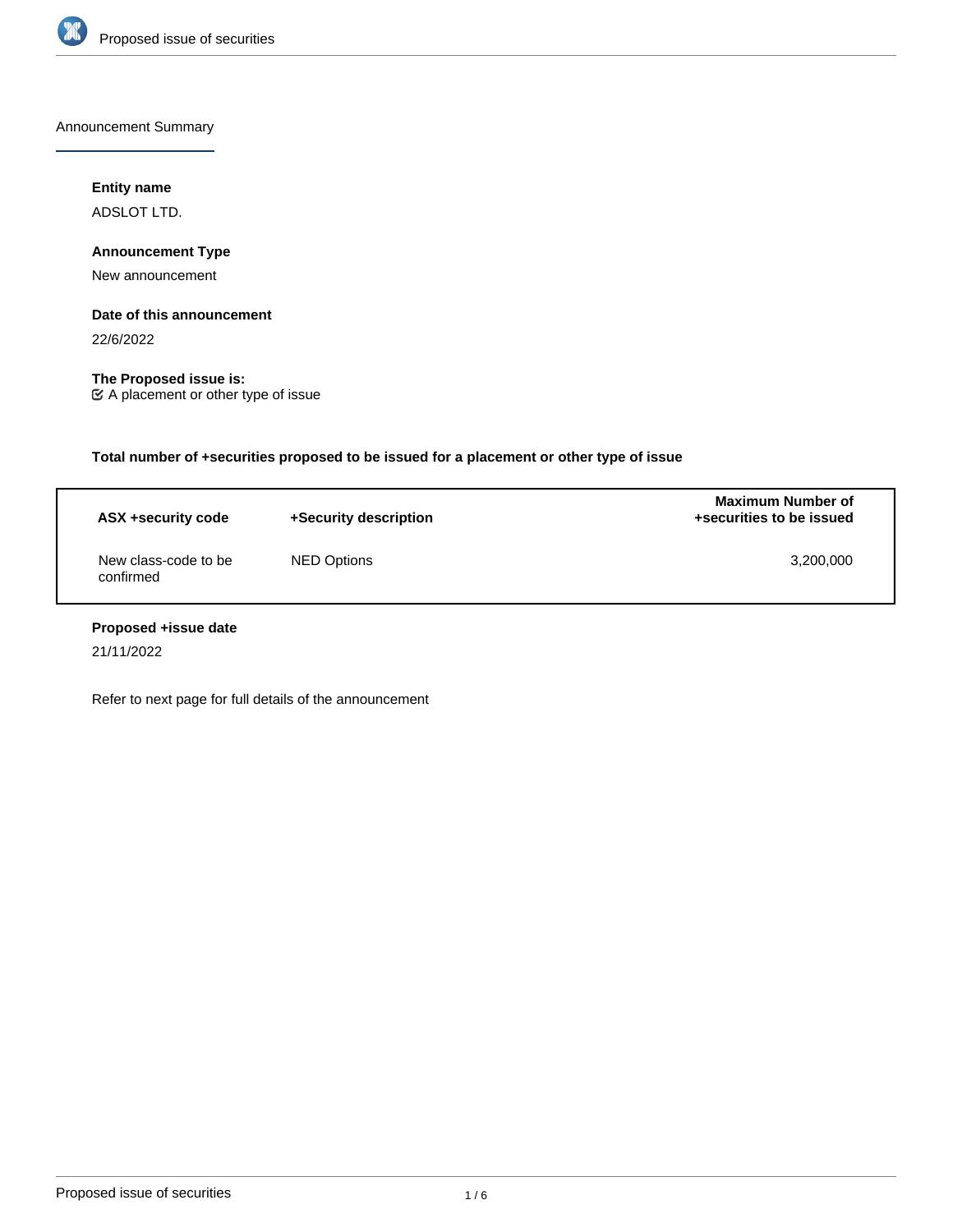

Part 1 - Entity and announcement details

# **1.1 Name of +Entity**

ADSLOT LTD.

We (the entity named above) give ASX the following information about a proposed issue of +securities and, if ASX agrees to +quote any of the +securities (including any rights) on a +deferred settlement basis, we agree to the matters set out in Appendix 3B of the ASX Listing Rules.

If the +securities are being offered under a +disclosure document or +PDS and are intended to be quoted on ASX, we also apply for quotation of all of the +securities that may be issued under the +disclosure document or +PDS on the terms set out in Appendix 2A of the ASX Listing Rules (on the understanding that once the final number of +securities issued under the +disclosure document or +PDS is known, in accordance with Listing Rule 3.10.3C, we will complete and lodge with ASX an Appendix 2A online form notifying ASX of their issue and applying for their quotation).

**1.2 Registered Number Type**

**Registration Number**

70001287510

**1.3 ASX issuer code**

ADS

ABN

**1.4 The announcement is** New announcement

# **1.5 Date of this announcement**

22/6/2022

**1.6 The Proposed issue is:**

 $\mathfrak{C}$  A placement or other type of issue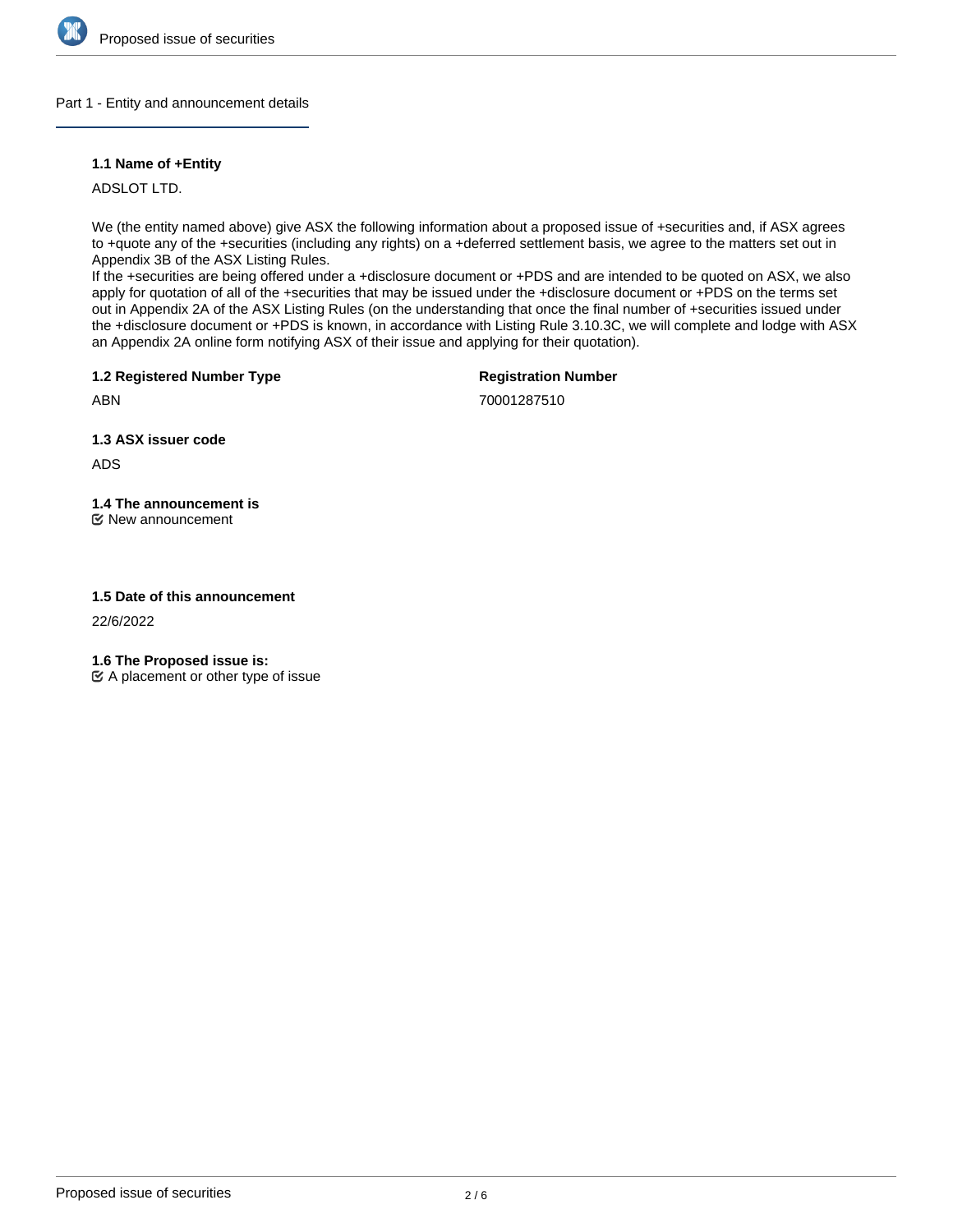

Part 7 - Details of proposed placement or other issue

Part 7A - Conditions

**7A.1 Do any external approvals need to be obtained or other conditions satisfied before the placement or other type of issue can proceed on an unconditional basis?** Yes

7A.1a Conditions

**Approval/Condition** +Security holder approval **Date for determination** 16/11/2022 **Is the date estimated or actual? \*\* Approval received/condition met?** No Estimated

#### **Comments**

Part 7B - Issue details

**Is the proposed security a 'New class' (+securities in a class that is not yet quoted or recorded by ASX) or an 'Existing class' (additional securities in a class that is already quoted or recorded by ASX)?** New class

**Will the proposed issue of this +security include an offer of attaching +securities?** No

Details of +securities proposed to be issued

**ISIN Code (if Issuer is a foreign company and +securities are non CDIs)**

| C⁄⊠ No | ASX that the terms of the proposed<br>+securities are appropriate and<br>equitable under listing rule 6.1? | Have you received confirmation from Will the entity be seeking quotation<br>of the 'new' class of +securities on<br>ASX?<br>©⁄ No |  |
|--------|------------------------------------------------------------------------------------------------------------|-----------------------------------------------------------------------------------------------------------------------------------|--|
|        | ASX +security code                                                                                         | +Security description                                                                                                             |  |
|        | New class-code to be confirmed                                                                             | <b>NED Options</b>                                                                                                                |  |

#### **+Security type**

**Options**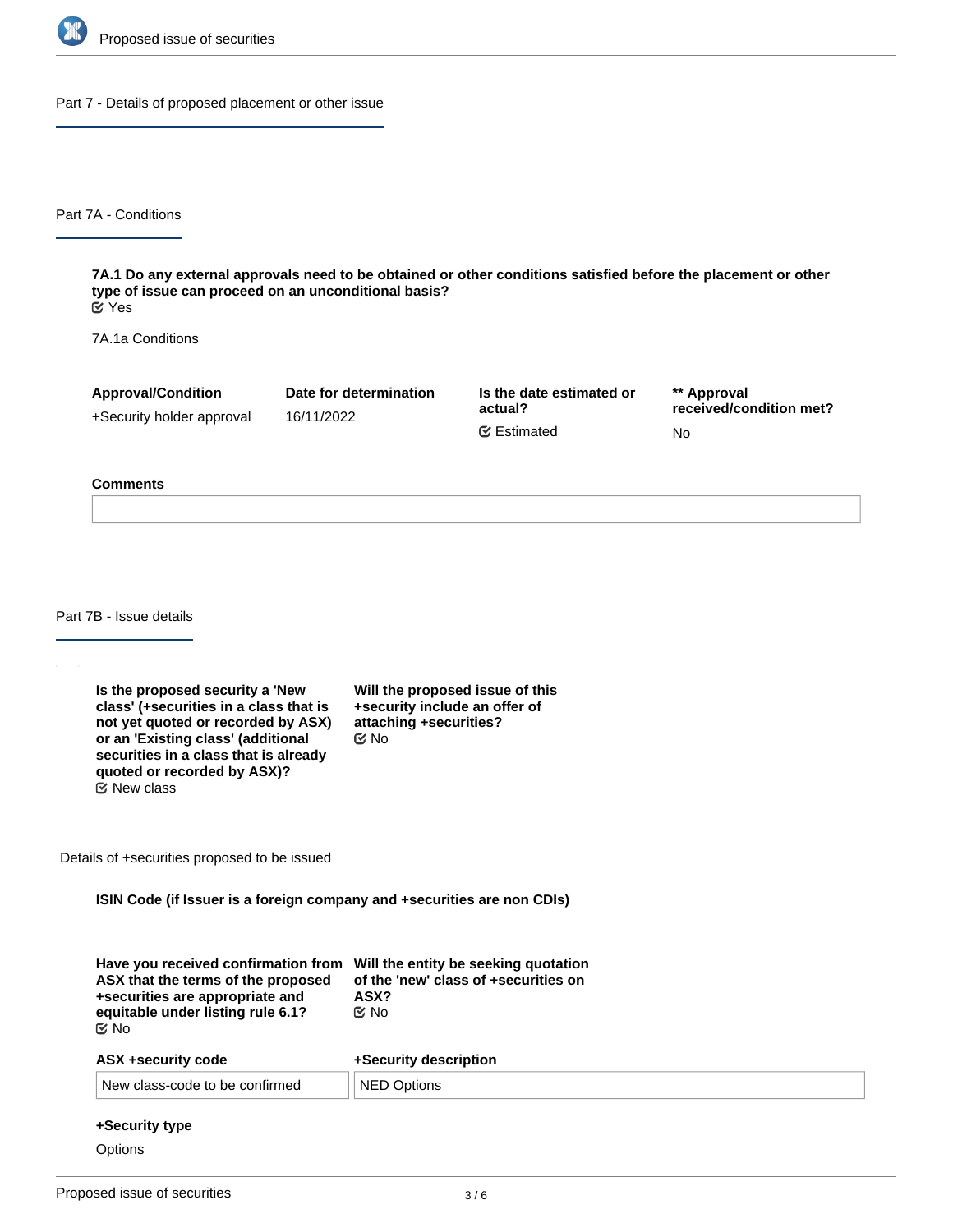

#### **Number of +securities proposed to be issued**

3,200,000

## **Offer price details**

**Are the +securities proposed to be issued being issued for a cash consideration?** No

**Please describe the consideration being provided for the +securities** Options issued in lieu of cash remuneration for services as a Director. **Please provide an estimate of the AUD equivalent of the consideration being provided for the +securities**

**Will all the +securities issued in this class rank equally in all respects from their issue date?** Yes

Options details

**+Security currency** AUD - Australian Dollar **Exercise price** AUD 0.0177

**Expiry date** 15/6/2026

**Details of the type of +security that will be issued if the option is exercised** ADS : ORDINARY FULLY PAID

**Number of securities that will be issued if the option is exercised**

3,200,000

**Please provide a URL link for a document lodged with ASX setting out the material terms of the +securities proposed to be issued or provide the information by separate announcement.**

Part 7C - Timetable

### **7C.1 Proposed +issue date**

21/11/2022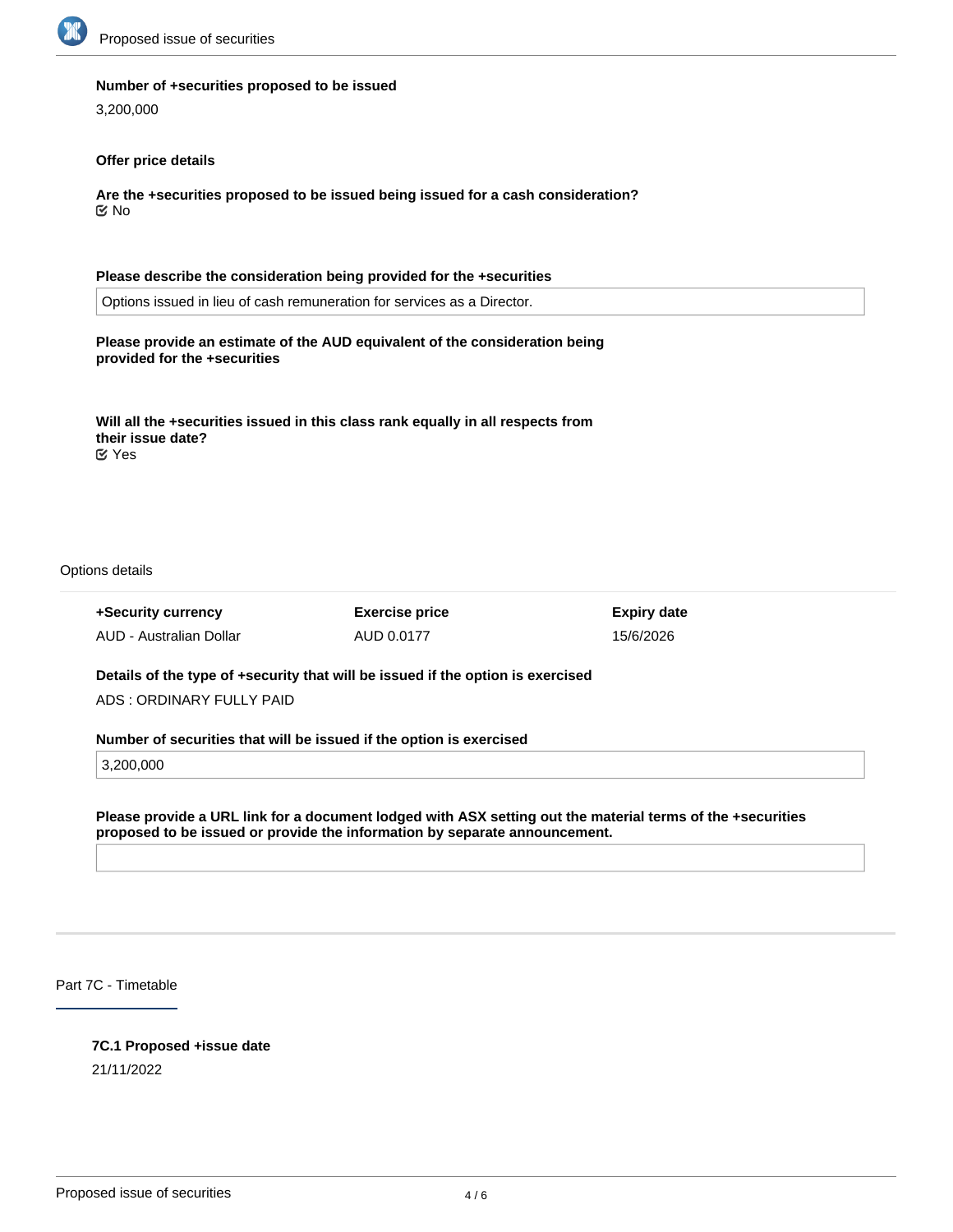

Part 7D - Listing Rule requirements

**7D.1 Has the entity obtained, or is it obtaining, +security holder approval for the entire issue under listing rule 7.1?** No

**7D.1b Are any of the +securities proposed to be issued without +security holder approval using the entity's 15% placement capacity under listing rule 7.1?** No

**7D.1c Are any of the +securities proposed to be issued without +security holder approval using the entity's additional 10% placement capacity under listing rule 7.1A (if applicable)?** No

**7D.2 Is a party referred to in listing rule 10.11 participating in the proposed issue?** Yes

**7D.3 Will any of the +securities to be issued be +restricted securities for the purposes of the listing rules?** No

**7D.4 Will any of the +securities to be issued be subject to +voluntary escrow?** No

Part 7E - Fees and expenses

**7E.1 Will there be a lead manager or broker to the proposed issue?** No

**7E.2 Is the proposed issue to be underwritten?** No

**7E.4 Details of any other material fees or costs to be incurred by the entity in connection with the proposed issue** N/A

Part 7F - Further Information

## **7F.01 The purpose(s) for which the entity is issuing the securities**

3,200,000 Options to be issued to Andrew Dyer, a Non-Executive Director, in lieu of cash remuneration for his services as a Director.

**7F.1 Will the entity be changing its dividend/distribution policy if the proposed issue proceeds?** No

**7F.2 Any other information the entity wishes to provide about the proposed issue**